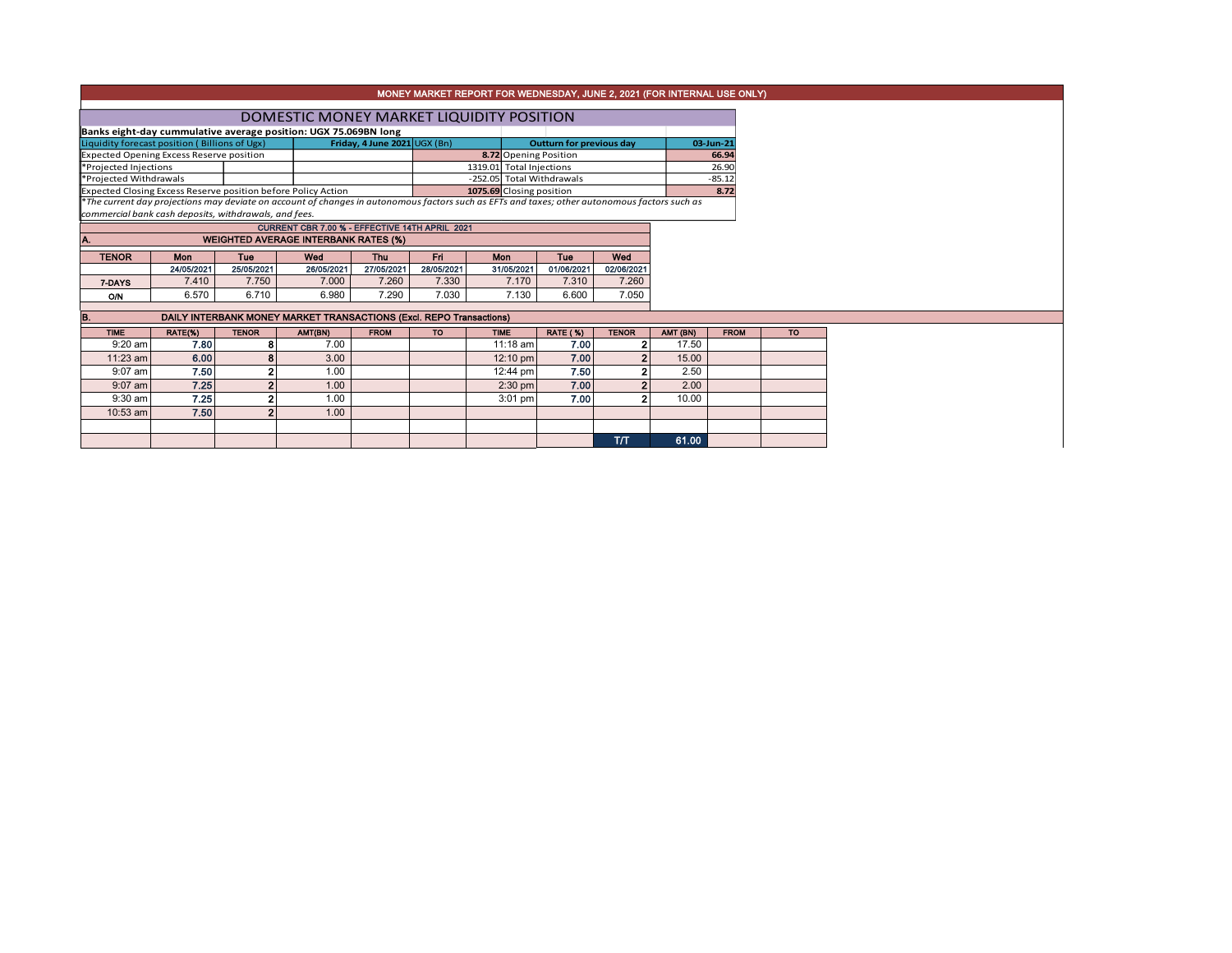C. C. CBR AND THE 7- DAY WAR INTERBANK RATES 9.000 8.000 **Sounder the Contractor** 7.000 <u> Alban alban a</u>  $\mathcal{L}_{\text{intra}}$ . . . . . . . . . . . . . 6.000 5.000 4.000 10/05/2021 11/05/2021 14/05/2021 17/05/2021 18/05/2021 19/05/2021 20/05/2021 21/05/2021 24/05/2021 25/05/2021 26/05/2021 27/05/2021 28/05/2021 11/05/2021 01/06/2021 02/06/2021 • Overnight WAR = 7-day WAR - CBR rate - Upper bound - Lower bound D. MONETARY POLICY OPERATIONS MATURITIES PROFILE: (04-JUNE 2021 – 01-JULY 2021)<br>DATE THUR TRIMIT THUR THUR THUR THUR THUR TOTAL DATE FRI THUR THUR THUR THUR TOTAL 04-Jun-21 10-Jun-21 17-Jun-21 24-Jun-21 01-Jul-21 REPO | 950.46 - | - | - | - | 950.46 REV REPO | - | - | - | - | - | - | - | **DEPO AUCT** 137.30 39.10 72.10 139.30 506.30 894.10 TOTALS 1,087.76 39.10 72.10 139.30 506.30 1,844.56 Total O/S Deposit Auction balances held by BOU up to 22 JULY 2021: UGX 1,239 BN Total O/S Repo, Reverse Repo & Deposit Auction balances held by BOU: UGX 2,190 BN (Ei) STOCK OF TREASURY SECURITIES Eii) MONETARY POLICY MARKET OPERATIONS (VERTICAL REPOS, REV-REPOS & DEPOSIT AUCTIONS) LAST TBIILS ISSUE DATE: 20-MAY-2021 On-the-run O/S T-BILL STOCKs (Bns-UGX) **6,088.99** 04/06/2021 OMO ISSUE DATE AMOUNT WAR RANGE TENOR On-the-run O/S T-BONDSTOCKs(Bns-UGX) | 19,201.78 04/06/2021 REPO | 04-May - 187.50 7.000 | 2 TOTAL TBILL & TBOND STOCK- UGX **25,290.77** DAUT 06-May - 40.07 7.280 29 O/S=Outstanding DAUT 06-May - 500.38 7.717 56 MATURITY TOTAL STOCK YTM (%) CHANGE IN REPO 86-May - 425.00 7.**000** 7. (BN UGX) AT CUT OFF\* YTM (+/-) 10-May |- 600.50 **| 7.000** | 3 91 72.06 6.874 -0.129 REPO 11-May 283.00 7.000 2 182 403.16 9.501 0.000 DAUT 14-May - 26.75 7.662 55 364 | 5,613.76 | **10.500 | -0.200 | |**DAUT | 14-May |- 9.95 | **7.326 |** 27 2YR - 13.000 -0.550 REPO 14-May - 742.00 7.000 6 3YR | - | 12.800 | -1.197 | |REPO | 17-May|- 95.00 | **7.000 |** | 3 5YR | 1,589.27 | **15.100 | -1.400 |** |DAUT | 20-May |- 278.96 | **7.536 | |** 56 10YR 9,147.22 15.970 -0.030 DAUT 20-May - 2.98 7.328 28 15YR 7,447.58 14.400 -1.700 REPO 20-May - 441.00 7.000 7

REPO 26-May - 136.00 7.000 1<br>DAUT 27-May - 35.70 7.649 56 DAUT | 27-May|- 35.70 | **7.649** | 56 DAUT | 27-May|- 44.05 | **7.316** | 28

Cut OFF is the lowest price/ highest yield that satisfies the auction awarded amount. REPO 25-May - 222.09 7.000 2

REPO 27-May - 949.00 7.000 8 WAR-Weighted Average Rate

20YR 1,017.70 16.990 -0.510 REPO 21-May - 305.00 7.000 6